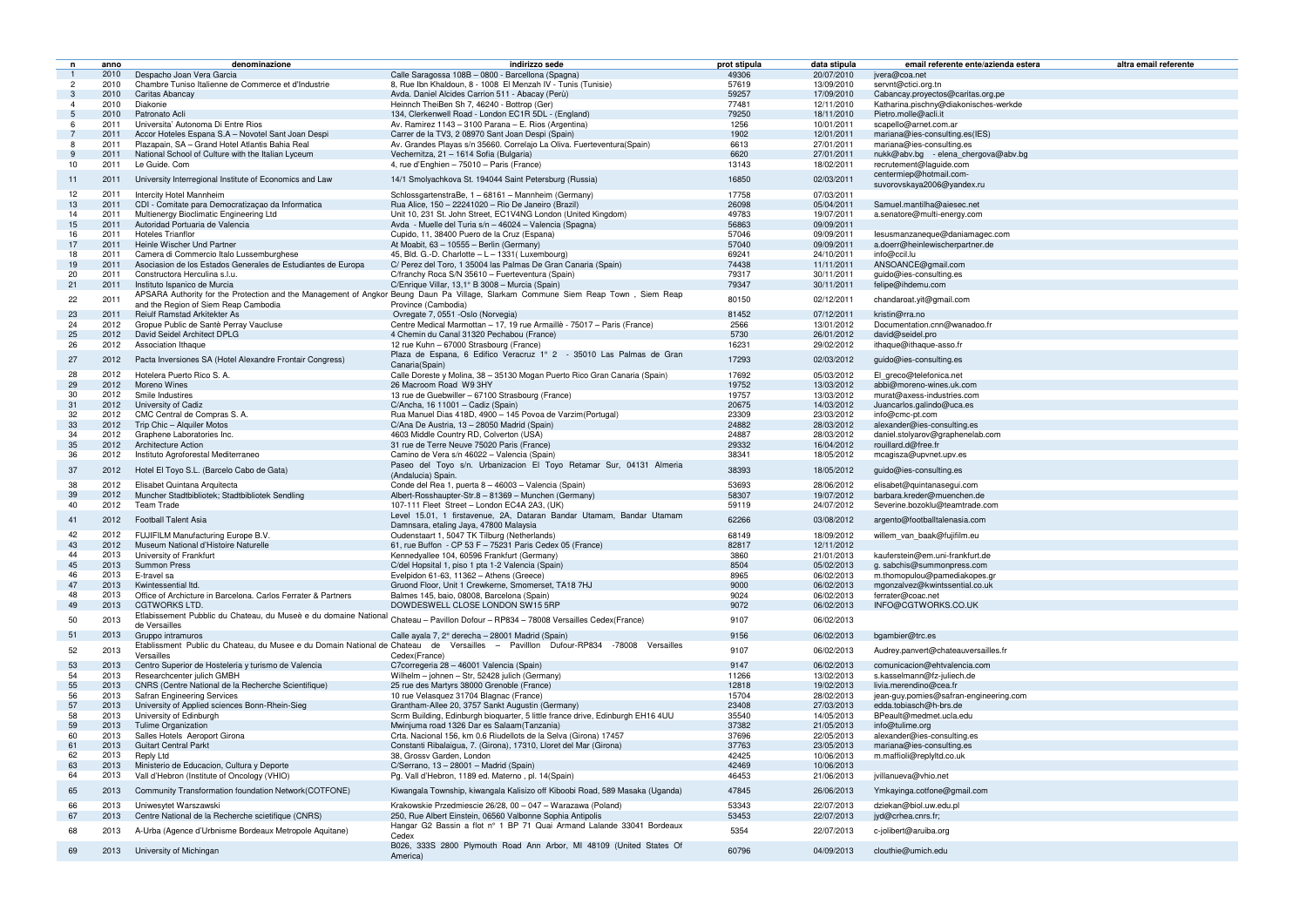| 70  | 2013 | APHP Assistance Publique Hopitaux de Paris                       | 47, 23 Boulevard de l'Hopital Paris (France)                              | 60822 | 04/09/2013 | chiara.giannini@psl.aphp.fr           |                                   |
|-----|------|------------------------------------------------------------------|---------------------------------------------------------------------------|-------|------------|---------------------------------------|-----------------------------------|
| 71  | 2013 | <b>LOMA</b>                                                      | D-341117 Kassel (Germany)                                                 | 64304 | 20/09/2013 | contact@loma-online.de                |                                   |
| 72  | 2013 | Hotel Novotel Madrid Puente de L a Paz                           | Albacete, 1, 28027 - Madrid (Spain)                                       | 64533 | 23/09/2013 | mariana@ies-consulting.es             |                                   |
| 73  | 2013 | Centre de Recherche Public Henri Tudor                           | 29, avenue j.f. Kennedy 1855 Luxemburg                                    | 76032 | 30/10/2013 | Christian.braun@tudor.lu              |                                   |
| 74  | 2013 | Istituto Italiano di Cultura                                     | Pallati I Kultures, k. Il Sheshi Skenderbej Tirana (Albanis)              | 76293 | 30/10/2013 | direttore.iictirana@esteri.it         |                                   |
|     | 2013 | Axiatel                                                          | 130-190 Boulevard Verdun 92413 Courbevoie                                 | 81609 | 14/11/2013 | isenhaji@axiatel.com                  |                                   |
| 75  |      |                                                                  |                                                                           |       |            |                                       |                                   |
| 76  | 2013 | <b>Emerald Vision</b>                                            | 8 Rue Faubourg Poissonniere 75010 - Paris (France)                        | 83259 | 20/11/2013 | Rupert.schiessl@verteego.com          |                                   |
| 77  | 2013 | Language Link Ltd                                                | 6 Dukes Road, WC1H 9AD, London (UK)                                       | 83448 | 20/11/2013 | Anna.castagna@languagelink.co.uk      | ameliafiorillo@languagelink.co.uk |
| 78  | 2013 | Premium AEROTEC GmbH                                             | Premium AEROTEC GmbH Haunstetter Str. 225 81679 Augsburg (Germany)        | 92438 | 18/12/2013 | Michael.Kramer@premium-aerotec.com    |                                   |
| 79  | 2014 | IOR - Institute of Oncology Research Fondazione Linfomi - Ticino | Via Vincenzo Vela, 6 – 6500 – Bellinzona (Swizerland)                     | 4792  | 23/01/2014 | frbertoni@me.com                      |                                   |
| 80  | 2014 | Giambrone Sarl                                                   | Rue de Russie 4 1000 Tunis                                                | 31523 | 05/05/2014 | alessandra.bellanca@giambronelaw.com  |                                   |
| 81  | 2014 | Estudio Perez Medina                                             | Calle Aracataca, 14 28033 Madrid                                          | 31543 | 05/05/2014 | david@perezmedina.com                 |                                   |
| 82  | 2014 | Didier Rahir                                                     | Rue Celestin Demblon, 142 4630 Soumagne (Belgium)                         | 31545 | 05/05/2014 | Didier.rahir@skynet.be                |                                   |
|     |      |                                                                  |                                                                           |       |            |                                       |                                   |
| 83  | 2014 | Ambasciata d'Italia a Dar es Salaam                              | Lugalo Road, 316 Upanga - Dar es Salaam Tanzania                          | 34203 | 15/05/2014 | amm.dar@esteri.it                     |                                   |
| 84  | 2014 | IADE-U Instituto de Arte Design e Empresa - Universitario        | Rua Dom Carlos I, 4 1200-649 Lisboa (Portugal)                            | 34226 | 15/05/2014 | Ana.margarida.ferreira@iade.pt        |                                   |
| 85  | 2014 | HS99 Architecture and design                                     | Mickiewicza, 6/3 75004 Koszalin (Poland)                                  | 34218 | 15/05/2014 | piotr.sm@hs99.pl                      |                                   |
| 86  | 2014 | Jean Baptiste Lacoudre Architectures                             | 40 Rue Amelot 75011 Paris                                                 | 37824 | 29/05/2014 | jb.lacoudre@wanadoo.fr                |                                   |
| 87  | 2014 | <b>SKP Architecture</b>                                          | 100BD de Belleville 75020 Paris                                           | 37834 | 29/05/2014 | jk@skp-architecture.com               |                                   |
| 88  | 2014 | <b>Emory University</b>                                          | 101 Woodruff Circle, WMRB1307, Atlanta, GA 30322                          | 41390 | 11/06/2014 | roberto.pacifici@emory.edu            |                                   |
| 89  | 2014 | Marinaleda Local Council                                         | AVDA de la Libertad, 119 41569 Marinaleda - Spain                         | 50466 | 14/07/2014 | marinaleda@dipusevilla.es             |                                   |
| 90  | 2014 |                                                                  |                                                                           | 50468 | 14/07/2014 | angel.solanes@umh.es                  |                                   |
|     |      | Miguel Hernàndez University of Elche                             | Avenida de la Universidad, 03202 Elche - Spain                            |       |            |                                       |                                   |
| 91  | 2014 | New Languages S.L.                                               | Paseo de Gracia, 26 bajo 08007 Barcelloca - Spain                         | 54539 | 31/07/2014 | claudionewlanguages@gmail.com         |                                   |
| 92  | 2014 | Engrande SL                                                      | Traversera de Gràcia, 17 08021 Barcellona-Spain                           | 70234 | 10/10/2014 | alejandro.garcia@engrande.com         |                                   |
| 93  | 2014 | Samay Hostel Sevilla                                             | Av. De Menendez Pelayo, 13 - Sevilla                                      | 77760 | 29/10/2014 | nadia@spain-internship.com            |                                   |
| 94  | 2014 | Architecture Frederic Lebard                                     | Rue Jules Vanzuppe, 14 Ivry Sur Seine- France                             | 83487 | 13/11/2014 | ottavi@studio-alf.com                 |                                   |
| 95  | 2014 | EPTISA, Servicios de Ingeniería                                  | c/Pérez Cepeda, 5-7 15004 A Coruna - Spain                                | 88029 | 26/11/2014 | glongueira@eptisa.com                 |                                   |
| 96  | 2014 | Hertweck Devernois Architectes Urbanistes                        | Cour du cheval blanc 2 rue Royale 78000 Versailles - France               | 96461 | 19/12/2014 | contact@hertweckdevernois.com         |                                   |
| 97  | 2014 | Laps Architecture                                                | 6 rue Léon Jouhaux 75010 Paris                                            | 96462 | 19/12/2014 | contact@laps-a.com                    |                                   |
|     |      |                                                                  |                                                                           |       |            |                                       |                                   |
| 98  | 2015 | Camera di Commercio Italiana di Rosario                          | Cordoba 1868, 2000 Rosario - Argentina                                    | 9110  | 04/02/2015 | stefano@italrosario.com               |                                   |
| 99  | 2015 | Sanahuja & Partners                                              | Calle Denia 37, 46006 Valencia - Spain                                    | 9113  | 04/02/2015 | comunicacion@sanahujapartners.com     |                                   |
| 100 | 2015 | Architekturburo                                                  | Medicusstrabe, 33 67655 Zickgraf - Germany                                | 9119  | 04/02/2015 | info@architektubuero-zickgraf.de      |                                   |
| 101 | 2015 | <b>ANP ArchiteKtur</b>                                           | Hessenallee, 2 34130 Kassel Germany                                       | 11282 | 11/02/2015 | v.samson@anp-ks.de                    |                                   |
| 102 | 2015 | Italyan Dostluk Ve Kultur Dernegi                                | Kibris Sehitleri Caddesi, 58 35210 Turkey                                 | 21657 | 23/03/2015 | martinalilli@iicizm.org               |                                   |
| 103 | 2015 | Mati-Glass                                                       | UI. Jasna 2° 75-121 Koszalin Poland                                       | 21720 | 23/03/2015 | biuro@matiglass.pl                    |                                   |
| 104 | 2015 | Pracownia Ceramiczna Czwarte Niebo                               | UI. Topolowa 4 75-669 Kaszalin Poland                                     | 21852 | 24/03/2015 | czwarteniebo@tlen.pl                  |                                   |
|     | 2015 |                                                                  |                                                                           | 29951 |            |                                       |                                   |
| 105 |      | Erasmus Life Lisboa                                              | Travessa da Cara 14 1200-089 Lisbon                                       |       | 20/04/2015 | andre.martins@erasmuslifelisboa.com   |                                   |
| 106 | 2015 | IADE-U Instituto de Arte Design e Empresa - Universitario        | Rua Dom Carlos I, 4 1200-649 Lisboa (Portugal)                            | 29952 | 20/04/2015 | vasco.milne@iade.pt                   |                                   |
| 107 | 2015 | Criasia Architektur                                              | Parkstrasse 34 42853, Remscheid, Germany                                  | 52389 | 21/07/2015 | marco.criasia@web.de                  |                                   |
| 108 | 2015 | Chateau La Cheneviere                                            | Route de Bayeux Hameau Escures 14520 Commes                               | 52392 | 21/07/2015 | maxime@ies-consulting.es              |                                   |
| 109 | 2015 | Novotel Barcellona                                               | AVDA Maresme 78 08940 CORNELLA' Spain                                     | 54798 | 31/07/2015 | FO1@accor.com                         |                                   |
| 110 | 2015 | Universitè de Bordeaux                                           | Cours de la Liberation 351 33405 Talence France                           | 54799 | 31/07/2015 | heurtebise@u-bordeaux.fr              |                                   |
| 111 | 2015 | <b>Sacrebleu Productions</b>                                     | Rue Bisson 10 bis 75020 Paris                                             | 54800 | 31/07/2015 | elvire@sacrebleuprod.com              |                                   |
| 112 | 2015 | <b>JSC NG Architects</b>                                         | Konstitucijon 23b-413 08105 Vilnius Lithuania                             | 58999 | 04/09/2015 | ignas@ngarchitects.lt                 |                                   |
|     | 2015 |                                                                  | Rue Cabanis, 175014 Paris                                                 | 61916 |            | c.latapie@ch-sainte-anne.fr           |                                   |
| 113 |      | Sainte Anne Hospital                                             |                                                                           |       | 18/09/2015 |                                       |                                   |
| 114 | 2015 | Mayr Melnholf Holz                                               | Gaishorn am See, 182 8783 Gaishorn Austria                                | 65303 | 02/10/2015 | Manfred.huber@mm.holz.com             |                                   |
| 115 | 2015 | Miss Africa                                                      | Heinrich Wimmer Strass 3 Germany                                          | 66352 | 06/10/2015 | info@miss-africa.it                   |                                   |
| 116 | 2015 | Soriano Architecture                                             | Avd Levante, 41. 28016 Madrid                                             | 66353 | 06/10/2015 | federico@federicosoriano.com          |                                   |
| 117 | 2015 | Syndex                                                           | Bd Albert Einstein, 33 44323 Nantes France                                | 68889 | 15/10/2015 | y.traore@syndex.fr                    |                                   |
| 118 | 2015 | Psicología y Comunicación                                        | Jesus, 60, door 2 46007 - Valencia - Spain                                | 71619 | 26/10/2015 | contacta@psicologiaycomunicacion.com  |                                   |
|     |      | Université Blaise Pascal                                         | 34, Avenue Carnot, 63000 Clermond - Ferrand                               | 76094 |            | Donatella.BISCONTI@univ-bpclermont.fr |                                   |
| 119 | 2015 |                                                                  |                                                                           |       | 10/11/2015 |                                       |                                   |
| 120 | 2015 | Liberameliberitutti                                              | Getsemanì Cra10c, Cartagena Colombia                                      | 80664 | 27/11/2015 | Movil.ciudad@gmail.com                |                                   |
| 121 | 2015 | King's College London                                            | Strand WC2R 2LS London                                                    | 80872 | 27/11/2015 | studyabroad@kcl.ac.uk                 |                                   |
| 122 | 2015 | Universitè de Tour                                               | Centre d'études supérieures de la Renaissance 59 rue Néricault Destouches | 80874 | 27/11/2015 | marie. christine.lyaet@univ-tour.fr   |                                   |
|     |      |                                                                  | B.P.12050 - Tours France                                                  |       |            |                                       |                                   |
| 123 | 2015 | Szent Istvàn University                                          | Pàter Kàroly u. 1, 2100 Godollo Hungary                                   | 81637 | 01/12/2015 | Erasmus-in.godollo@szie.hu            |                                   |
| 124 | 2016 | DMD Solutions Aereospace RAMS Engineering Consulting             | Carrer Santa Maria 9 - 08160 Montmelò Spain                               | 922   | 11/01/2016 | dariodimartino@dmd.solutions          |                                   |
| 125 | 2016 | HR Wallingford LTD Research and consultancy in civil engineering | Howbery Park Wallingford Oxfordshire OX108BA United Kingdom               | 2739  | 18/01/2016 | g.cuomo@hrwallingford.com             |                                   |
| 126 | 2016 | Wintour NL BV Tourism                                            | Heikant straat, 25 5712GR Someren - Netherlands                           | 6307  | 29/01/2016 | info@wintour.nl                       |                                   |
|     |      |                                                                  |                                                                           |       |            |                                       |                                   |
| 127 | 2016 | Universidad Tecnològica de Bolivar                               | KM1 TurbaroPargue 130001 Colombia                                         | 6330  | 29/01/2016 | amolina@unitecnologica.edu.co         |                                   |
| 128 | 2016 | Corporaciòn Cultural Cabildo                                     | Calle 68n.99-38 Bogotà Colombia                                           | 6332  | 29/01/2016 | cabildocorp@gmail.com                 |                                   |
| 129 | 2016 | Northwestern University                                          | 2145 Sheridan Road, Evanston, IL 60208 U.S.A                              | 12156 | 23/02/2016 | mccservice@northwestern.edu           |                                   |
| 130 | 2016 | Hotel HolidaY Inn                                                | Paseo Alameda 38,46023, Valencia Spain                                    | 12157 | 23/02/2016 | aperissinotto@holidayinnvalencia.com  |                                   |
| 131 | 2016 | Fhecor Ingenieros                                                | Barquillo 23-2°-28004 Madrid -Spain                                       | 12158 | 23/02/2016 | administracion@fhecor.es              |                                   |
| 132 | 2016 | University College London                                        | Gower Street London - WC1E 6BT- UK                                        | 12160 | 23/02/2016 | I.bozecçucl.ac.uk                     |                                   |
| 133 | 2016 | R&R Holdings LTD                                                 | 242 tejgaon Induatrial Area Dhaka 1208- Bangladesh                        | 12509 | 24/02/2016 | sara@sikder.com                       |                                   |
| 134 | 2016 | UDI                                                              | 14 rue du 18 aout 93100 Montreuil- France                                 | 12510 | 24/02/2016 | arnaud@urbangroup.biz                 |                                   |
|     |      |                                                                  |                                                                           | 12527 |            | cpiccirillo@porto.ucp.pt              |                                   |
| 135 | 2016 | Universidade Catolica Portuguesa                                 | Rua Diogo Botelho, 1327 41-005 Porto - Portugal                           |       | 24/02/2016 |                                       | pcastro@porto.ucp.pt              |
| 136 | 2016 | Centre d'Innovation et de design au grand-Hornu asbl (CID)       | Rue Sainte-Iouise, 82 7301 Hornu Belgique                                 | 20751 | 25/03/2016 | Brigitte.delattre@hainaut.be          |                                   |
| 137 | 2016 | 2PORTZAMPARC                                                     | 38 rue La Bruyere, 75009, Paris, France                                   | 20698 | 25/03/2016 | g.lumbreras@portzamparc.com           |                                   |
| 138 | 2016 | Ralph Appelbaum Associates Inc.                                  | 1-5 Portpool Lane London EC1N 7UU - UK                                    | 31979 | 11/04/2016 | philliptefft@raai.com                 |                                   |
| 139 | 2016 | Agencia Catalana del Patrimoni Cultural                          | c/ Portaferrissa 1 E08002 Barcellona Spain                                | 31986 | 11/04/2016 | mvalc@gencat.cat                      |                                   |
| 140 | 2016 | Bartolo Willemard Architecture Urbanisme                         | 2 rue de la Roquette 75011 Paris France                                   | 33215 | 14/04/2016 | agence@brau.fr                        |                                   |
| 141 | 2016 | University of East London (UEL)                                  | Water Lane, E 15 4LZ London UK                                            | 35721 | 22/04/2016 | d.ridley@uel.ac.uk                    |                                   |
| 142 | 2016 | <b>LMC</b>                                                       | Jankovcova 1569/2c Lighthouse Tower 170000 Praha Praga                    | 41861 | 17/05/2016 | marekgizela@Imc.ew                    |                                   |
| 143 | 2016 | <b>Burgos Garrido Arquitectos</b>                                | Aniceto Marinas100 28008 Madrid Spagna                                    | 41860 | 17/05/2016 | pr@burgos-garrido.com                 |                                   |
|     |      |                                                                  |                                                                           |       |            |                                       |                                   |
| 144 | 2016 | Vietnam Bank for Agriculture and Rural Development               | Socson town Hanoi city Vietnam                                            | 46193 | 01/06/2016 | Phongba959@yahoo.com                  |                                   |
| 145 | 2016 | Klinikum Rechtscher Techn Uni Munich Prof. Lichtenthaler         | Teodor lynenStr.17 81377 Munich Germany                                   | 46194 | 01/06/2016 | Simone.scialabra@dzne.de              |                                   |
| 146 | 2016 | Estudio Arquitectura Josè Manuel Lòpez Osorio,                   | Damasqueros 3, 1º A 18009 Granada - Granada - Spain                       | 47503 | 08/06/2016 | lopezosoriojm@gmail.com               |                                   |
| 147 | 2016 | Deskbookers B.V.                                                 | Ambonplein, 79 1094PW Amsterdam                                           | 53320 | 27/06/2016 | j.vanlith@deskbookers.com             |                                   |
| 148 | 2016 | Agence Duret                                                     | 10, Rue Charles Martin 33300 BOURDEAUX - France                           | 57440 | 08/07/2016 | duret.archi@wanadoo.fr                |                                   |
|     |      |                                                                  |                                                                           |       |            |                                       |                                   |

| om            |                                   |
|---------------|-----------------------------------|
| k.co.uk       | ameliafiorillo@languagelink.co.uk |
| erotec.com    |                                   |
|               |                                   |
| ronelaw.com   |                                   |
|               |                                   |
|               |                                   |
|               |                                   |
| e.pt          |                                   |
|               |                                   |
|               |                                   |
|               |                                   |
|               |                                   |
|               |                                   |
|               |                                   |
| I.com         |                                   |
| com           |                                   |
|               |                                   |
|               |                                   |
|               |                                   |
| .com          |                                   |
|               |                                   |
|               |                                   |
| tners.com     |                                   |
| af.de         |                                   |
|               |                                   |
|               |                                   |
|               |                                   |
|               |                                   |
| sboa.com      |                                   |
|               |                                   |
|               |                                   |
|               |                                   |
|               |                                   |
|               |                                   |
|               |                                   |
|               |                                   |
|               |                                   |
| m             |                                   |
|               |                                   |
| m             |                                   |
|               |                                   |
| icacion.com   |                                   |
| ppclermont.fr |                                   |
|               |                                   |
|               |                                   |
| our.fr        |                                   |
|               |                                   |
|               |                                   |
| าร            |                                   |
|               |                                   |
|               |                                   |
| I.CO          |                                   |
|               |                                   |
| du            |                                   |
| encia.com     |                                   |
|               |                                   |
|               |                                   |
|               |                                   |
|               |                                   |
|               | pcastro@porto.ucp.pt              |
|               |                                   |
| om            |                                   |
|               |                                   |
|               |                                   |
|               |                                   |
|               |                                   |
|               |                                   |
|               |                                   |
|               |                                   |
|               |                                   |
|               |                                   |
|               |                                   |
|               |                                   |